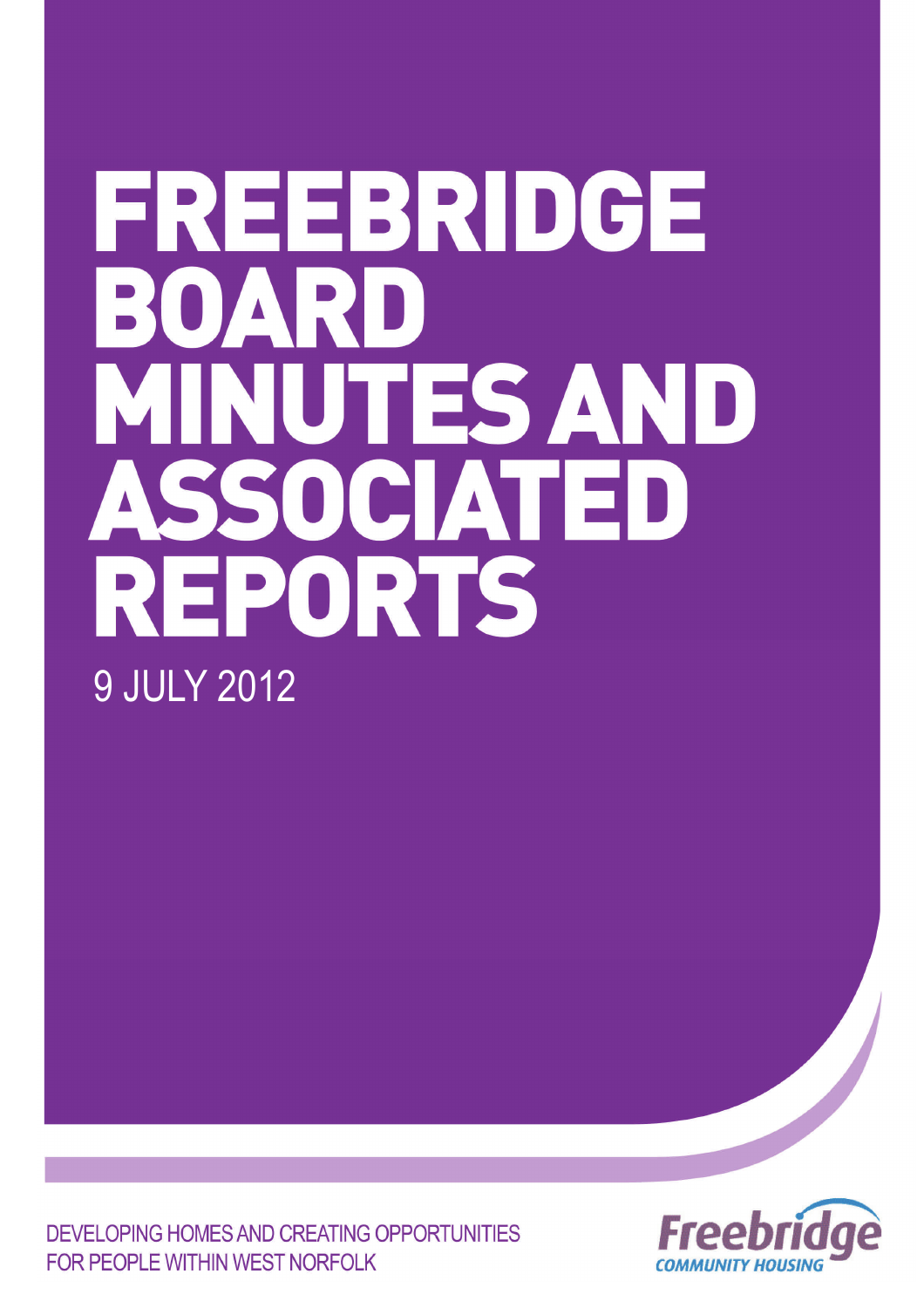# **FREEBRIDGE COMMUNITY HOUSING BOARD**

# **Minutes of a Meeting of the Board held on Monday 9 July 2012 at 6.55pm in the Conference Room, Juniper House, Austin Street, King's Lynn**

## **PRESENT:**

| Ray Johnson (Chairman) |
|------------------------|
| Lesley Bambridge       |
| <b>Matthew Brown</b>   |
| <b>Sylvia Calver</b>   |
| John Fox               |
| Irene Gammon           |
| <b>Bill Guyan</b>      |
| Michael Jervis         |
| Paul Leader            |
| Ian Pinches            |
| <b>Colin Sampson</b>   |

## **IN ATTENDANCE:**

| <b>Tony Hall</b>     | $\blacksquare$ | <b>Chief Executive</b>           |
|----------------------|----------------|----------------------------------|
| Sean Kent            | $\blacksquare$ | <b>Deputy Chief Executive</b>    |
| <b>Colin Davison</b> | $\blacksquare$ | <b>Assistant Director of</b>     |
|                      |                | <b>Property Services</b>         |
|                      |                | (minute numbers 100/12 - 107/12) |
| Angus MacQueen -     |                | <b>Company Secretary</b>         |
|                      |                |                                  |

# **OBSERVER:**

Barbara McLellan - Homes and Communities Agency

**NOTE: The meeting was preceded by a presentation on "Leading Health Safety at Work" given by Mike Grammer of West Norfolk Safety, Freebridge's Health and Safety consultant.** 

# **100/12 APOLOGIES AND WELCOME**

An apology for absence was received from Steve Clark.

The Chairman welcomed Barbara McLellan of the Homes and Communities Agency (HCA), who was observing the meeting as part of the regulatory assessment process.

## **101/12 MINUTES**

The minutes of the meeting held on 28 May 2012 were confirmed as a correct record and signed by the Chairman.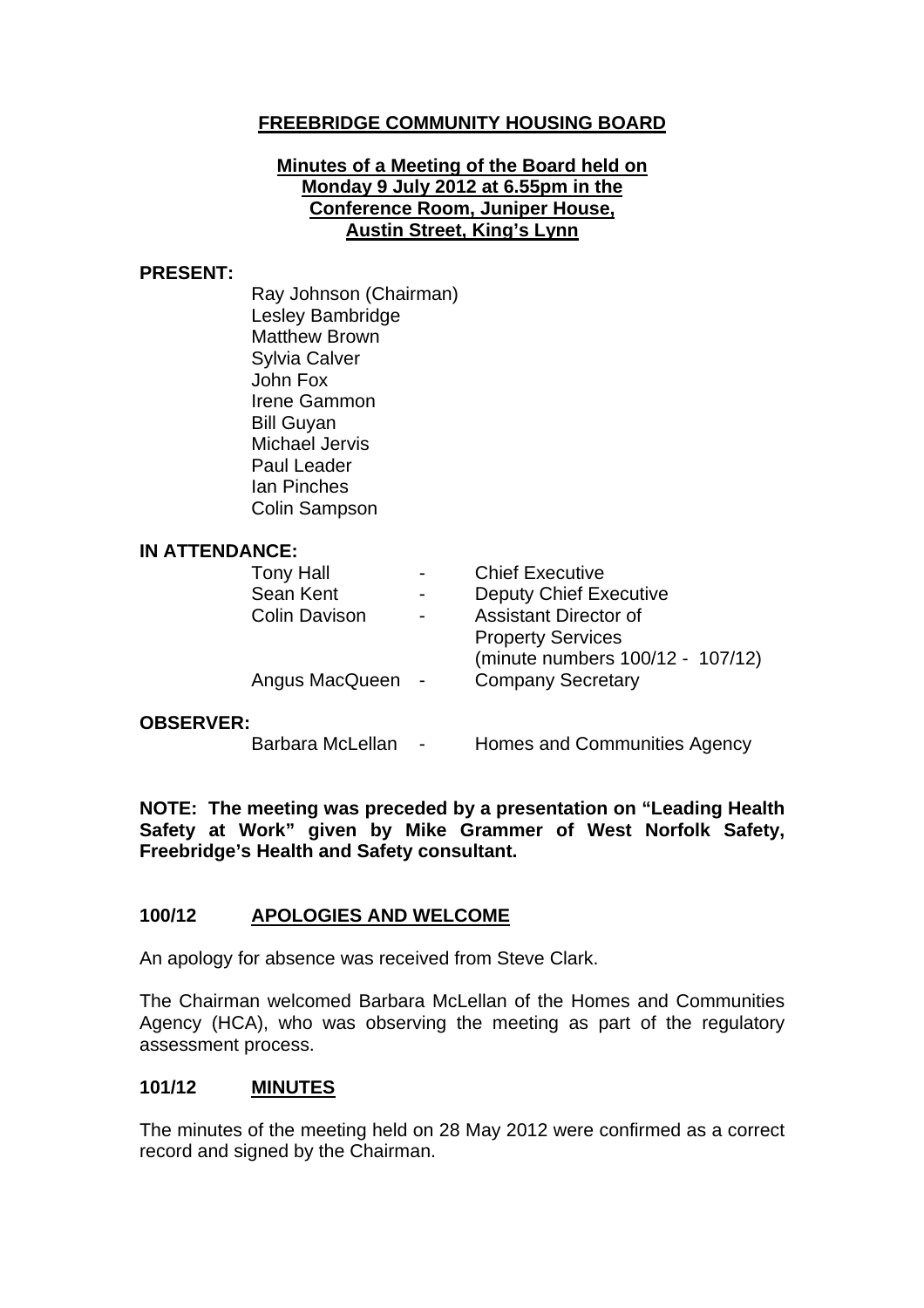# **102/12 MATTERS ARISING**

**(a) Confidential** 

# **(b) Confidential**

# **103/12 DECLARATIONS OF INTEREST**

Tony Hall declared an interest in the item at minute number 116/12 – Chief Executive's Appraisal. The Board was content that he should remain in the room during the item.

# **104/12 CHAIRMAN'S UPDATE**

The Chairman gave an update on his activities as Chairman since the last meeting.

As well as his regular weekly meetings with the Chief Executive, the Chairman said that he had attended the following:

- a meeting of the Chief Executive's Appraisal Panel;
- a planning meeting for this year's sheltered scheme gardening competition; and
- a meeting of local housing association Chairmen hosted by Saffron Housing Trust.

With regard to the meeting of local housing association Chairmen, the Chairman stated that some very interesting and useful discussions had been held. One subject that had been raised was the issue of paperless Board meetings. The associations that had trialled this had reported on mixed results to date.

The Chairman advised that he would shortly be undertaking the following activities:

- taking part in the judging and attending the awards ceremony for the sheltered housing gardening competition; and
- attending an  $e^2$  meeting at Braintree.

The Board noted the update.

# **105/12 CHIEF EXECUTIVE'S UPDATE**

- **(a) Confidential**
- **(b) Confidential**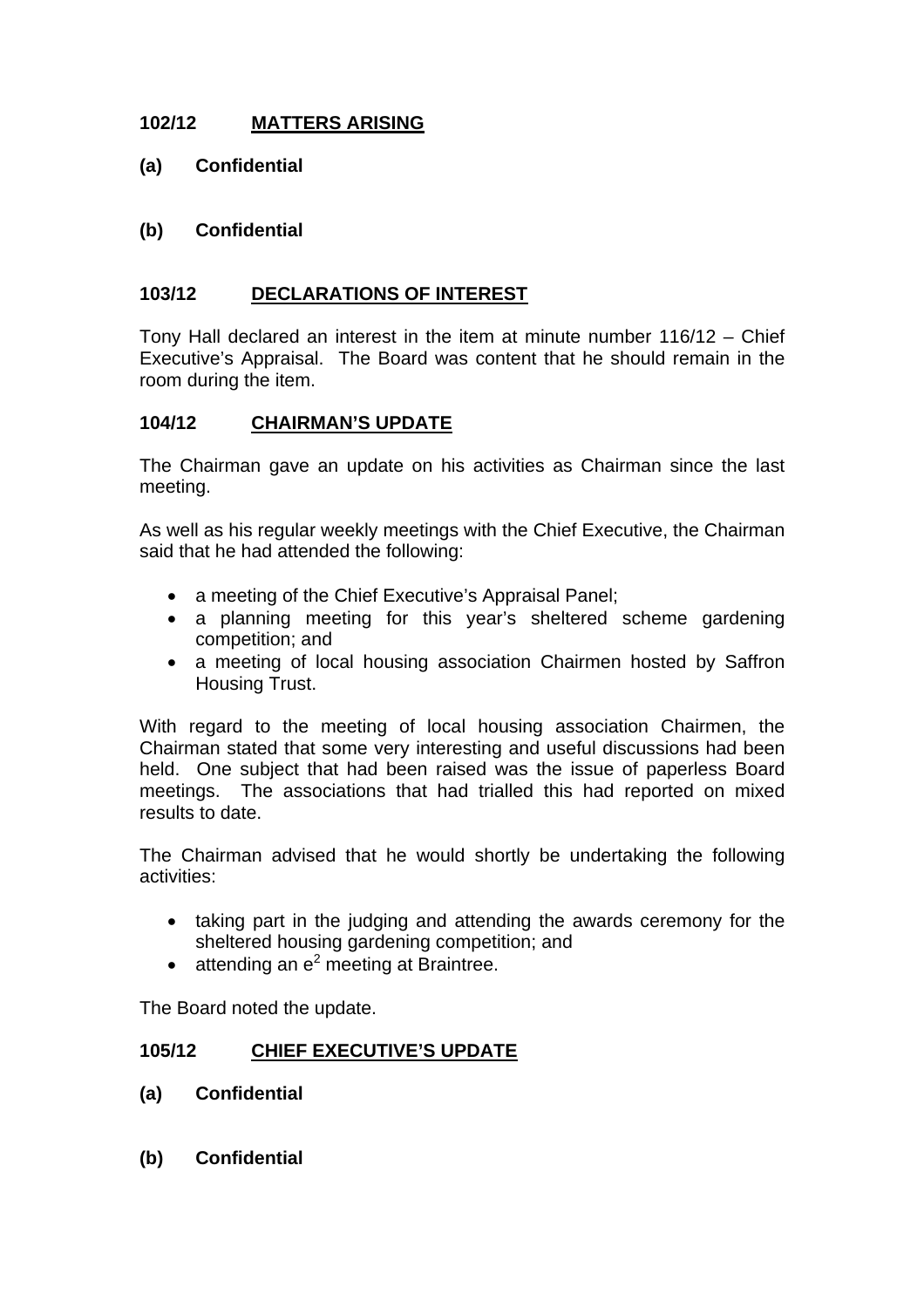# **(c) Providence Street**

The Chief Executive reported that he was continuing to explore opportunities to keep open the Providence Street community centre, which the County Council was looking to close. The centre was in a key strategic location for Freebridge, ideally situated to aid the integration of Hillington Square with the rest of the local area. It was also an important facility for the town, there being around 25 user groups. He had met with representatives of Norfolk Property Services and Adult Social Services, and was now arranging for the Chair of the User Groups Committee to meet with himself and County Council officials. He was investigating the possibility of Freebridge entering into a leasing arrangement with a view to purchase at a later date. He would present a report to the Board if and when there were any firm proposals.

# **(d) Hillington Square**

The Chief Executive said that the Hillington Square project had gained planning permission on 2 July 2012. He had attended and spoken at the Development Control Board (DCB) meeting at which the application had been considered, as had Freebridge board member Lesley Bambridge, in her capacity as ward councillor for the area. Some DCB members had expressed concerns about car parking provision, but there had been no issues around the design. Most members of the DCB, including its Chairman, had been very supportive of the project.

The Board thanked Lesley Bambridge for speaking on behalf of the project at the DCB meeting.

# **(e) Development at 2 Chapel Lane, King's Lynn**

The Chief Executive stated that the development project to convert the barn at 2 Chapel Lane, King's Lynn into a resource centre was now underway. The expected completion date was October/November 2012.

# **(f) Employee Conference**

The Chief Executive said that the annual Employee Conference would be held on 10 July 2012. The Conference would focus on the Freebridge values. An exciting programme had been arranged, with a number of external speakers, including a "Human Library" and a Mary Gober trainer.

# **(g) Behavioural Influencing**

The Deputy Chief Executive reminded board members that they had considered behavioural influencing at their away weekend in November 2011. The Government was promoting this as a cost effective way of addressing issues, particularly in the health sector. Freebridge had been investigating its use in housing, and most specifically as part of the Hillington Square project. After seeking advice from the Cabinet Office, Freebridge had been invited to attend a brainstorming session with the Cabinet Office's behavioural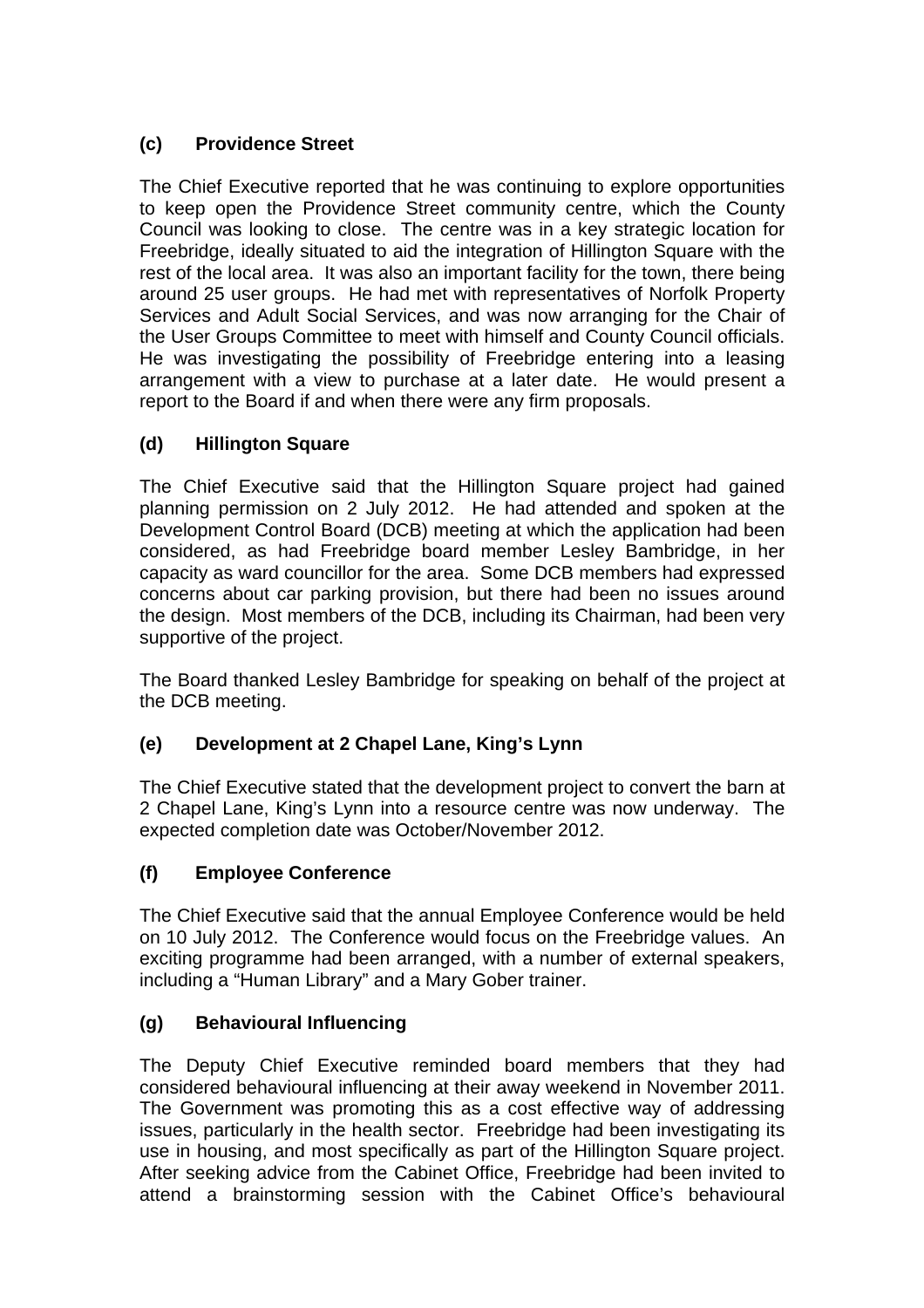influencing support team, focusing on the Hillington Square project. Four Freebridge representatives would be attending. The Deputy Chief Executive would report back to the Board on the session and would ensure that its outcomes were integrated into the Hillington Square project.

# **(h) Employment Tribunal**

The Deputy Chief Executive reminded board members that they had received an email in the previous week advising them of the successful outcome of a dismissal case, involving two employees who had sought to take the matter to an Employment Tribunal. Preparation for the Tribunal had been extremely time-consuming, and four Freebridge officers had travelled to Norwich on 4 July 2012 expecting to attend a three-day case. However, just before the case was due to start being heard, the former employees had undertaken to withdraw their case. The Chief Executive commented that the result of the case showed that the decision to dismiss had been correct. The Board thanked the Deputy Chief Executive and the other employees involved for their hard work in achieving this excellent result.

There followed further confidential discussion with regard to the details of this case.

# **(i) Board Appraisal and Review**

The Company Secretary reported that Debby Ounsted of Campbell Tickell had been engaged to support this year's Board appraisal and review process. She had already observed the Audit Committee meeting held on 2 July and would be observing the Board meeting on 5 November. Board members would be contacted shortly to arrange appointments for individual appraisals, which had been provisionally scheduled for the week commencing 5 November.

# **106/12 [REVIEW OF HEALTH AND SAFETY POLICY \(click here to go](#page-11-0)  to report)**

The Assistant Director of Property Services presented a report which reviewed the Health and Safety Policy.

**RESOLVED:** That the Health and Safety Policy be approved, as presented.

# **107/12 ANNUAL HEALTH AND SAFETY UPDATE** (report not available – confidential)

The Assistant Director of Property Services presented a report which provided an update on health and safety activity over the year and on progress towards reducing the overall risks associated with Freebridge's activities.

The Assistant Director of Property Services highlighted the significant achievement of a Royal Society for the Prevention of Accidents Gold Award for the second year running. The Board recorded its thanks and congratulations to all staff involved in the achievement of the Award, which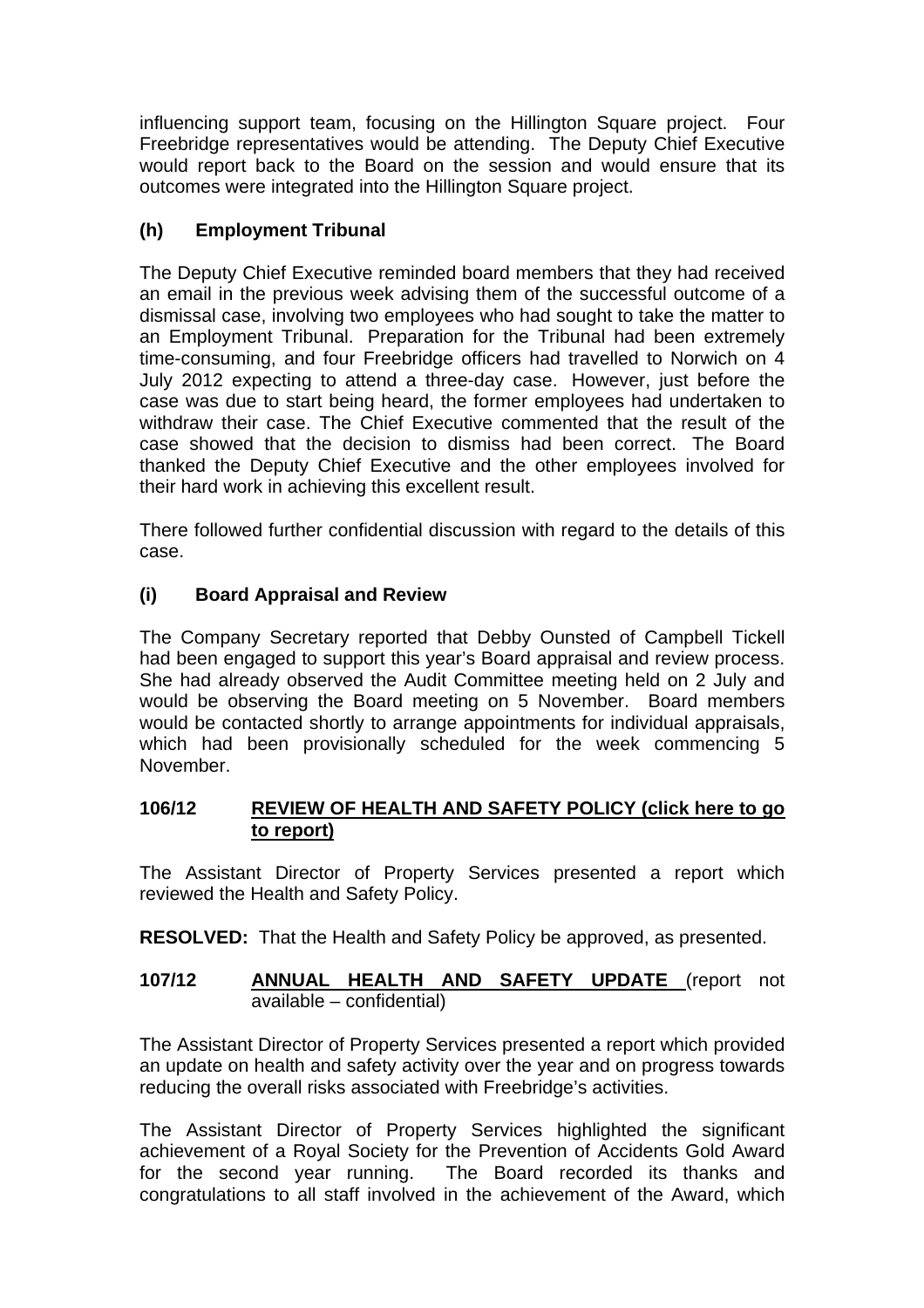was particularly impressive as Freebridge was the only housing association with its own Direct Labour Organisation to have won the Award.

The Assistant Director of Property Services also highlighted that there were no longer any critical items on the health and safety action plan. Four or five areas had been targeted for improvement and would be monitored by the Health and Safety Committee.

The Assistant Director of Property Services acknowledged that a few words in relation to dealing with sharps had been omitted from action plan; he would ensure that this was addressed.

In answer to questions, officers made the following points:

- The employee assistance telephone helpline was not heavily used. It had not revealed any consistent themes of concern among employees.
- Schools undertook individual risk assessments before children were placed with Freebridge for work experience. The Assistant Director of Property Services would record this in the action plan.
- The Freebridge Week of Wellbeing had taken place during June 2012. It had included opportunities for employees to receive health checks, coaching, massage, advice on stress management, advice on gym membership, and financial advice, as well as the provision of free fruit and a dress down day/healthy cake stall to raise money for Freebridge's chosen charities. It had been well-received by employees and it was planned to hold it again.

The Chief Executive placed on record his thanks to the Assistant Director of Property Services for the significant improvements that Freebridge had made in respect of health and safety since he had taken on responsibility for this area.

The Board noted the report.

# **108/12 [REVIEW OF DATA PROTECTION POLICY \(click here to go](#page-13-0)  to report)**

The Deputy Chief Executive presented a report which reviewed the Data Protection Policy. He said that Internal Audit reviews had shown that data protection awareness had increased significantly among Freebridge employees.

In answer to a question, the Deputy Chief Executive stated that the likely extension of Freedom of Information Act requirements to housing associations presented a risk to Freebridge in terms of the time required to deal with information requests and the need to follow the procedures correctly. Freebridge was attempting to pre-empt this as far as possible by increasing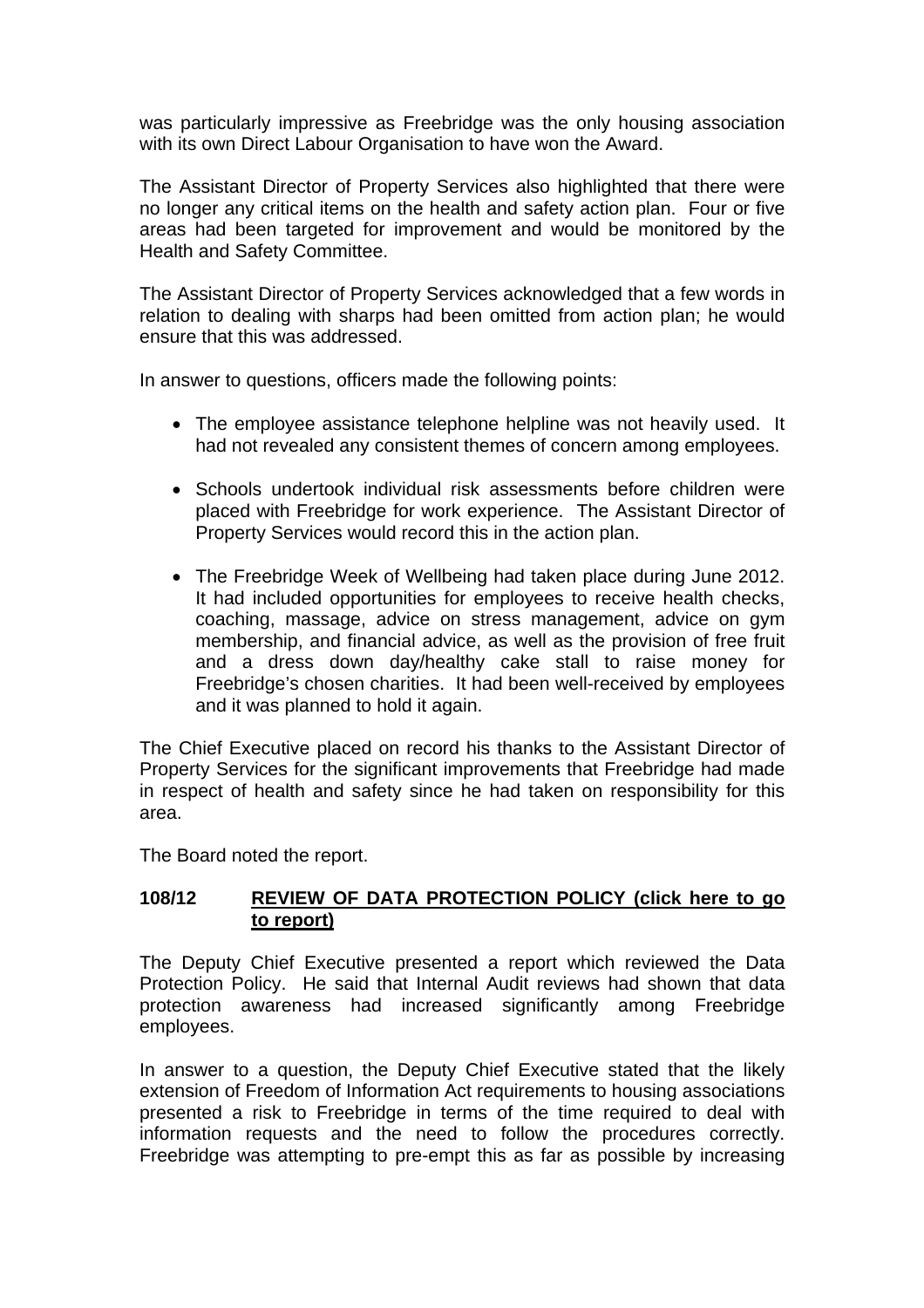the amount of information published on its website, particularly in relation to purchasing and contracts.

**RESOLVED:** That the Data Protection Policy be approved, as presented.

# **109/12 PROPOSED LEASE/PURCHASE OF PLAXTOLE HOUSE** (report not available – confidential)

The Chief Executive presented a report which set out proposals that sought to secure the future of Plaxtole House, King's Lynn, a learning facility and supported accommodation for young people currently owned by the College of West Anglia.

The Chief Executive said that, although the report requested delegated authority to enter into the necessary agreements, he would refer these to the Board for final approval if the timescales allowed.

The Chief Executive stated that the project was a good example of partnership working, and was gaining a real momentum. As well as Freebridge, the College and the Borough Council were already involved, and a specialist housing provider would also need to become a partner. The risks of the project were being spread across the partners.

The Chief Executive said that he and Kassie Melnyk (the consultant engaged to assist with the project) had met with the staff team and parents of the users of Plaxtole House. It was clear that this was a much needed and highly valued facility, and that its closure would have a significant impact on the quality of life of its users. Although there were currently 24 users, accommodation could realistically be provided for around 30, with a maximum provision for 50. Going forward, it might be possible to work with other partners to establish supported housing for users to move into once they had finished at Plaxtole House, or to arrange for them to spend some time at the supported complex at Thornage. The intention was for the facility to be ready by September 2012; urgent works to satisfy fire safety requirements would be undertaken by then, with further maintenance and improvement works to follow.

In answer to questions, officers made the following points:

- The Government was currently considering the withdrawal of Housing Benefit for people aged under 25. Should this occur, it was hoped that a special exception would be made for people with particular needs, such as those who used Plaxtole House. In the worst case scenario, where a special exception was not made, the facility would most probably have to close and the exit strategy instigated. Tenancies would be on a six-month licence, in order to limit Freebridge's exposure to such an eventuality.
- A flood risk assessment would be carried out and would reveal whether there were any concerns over drainage.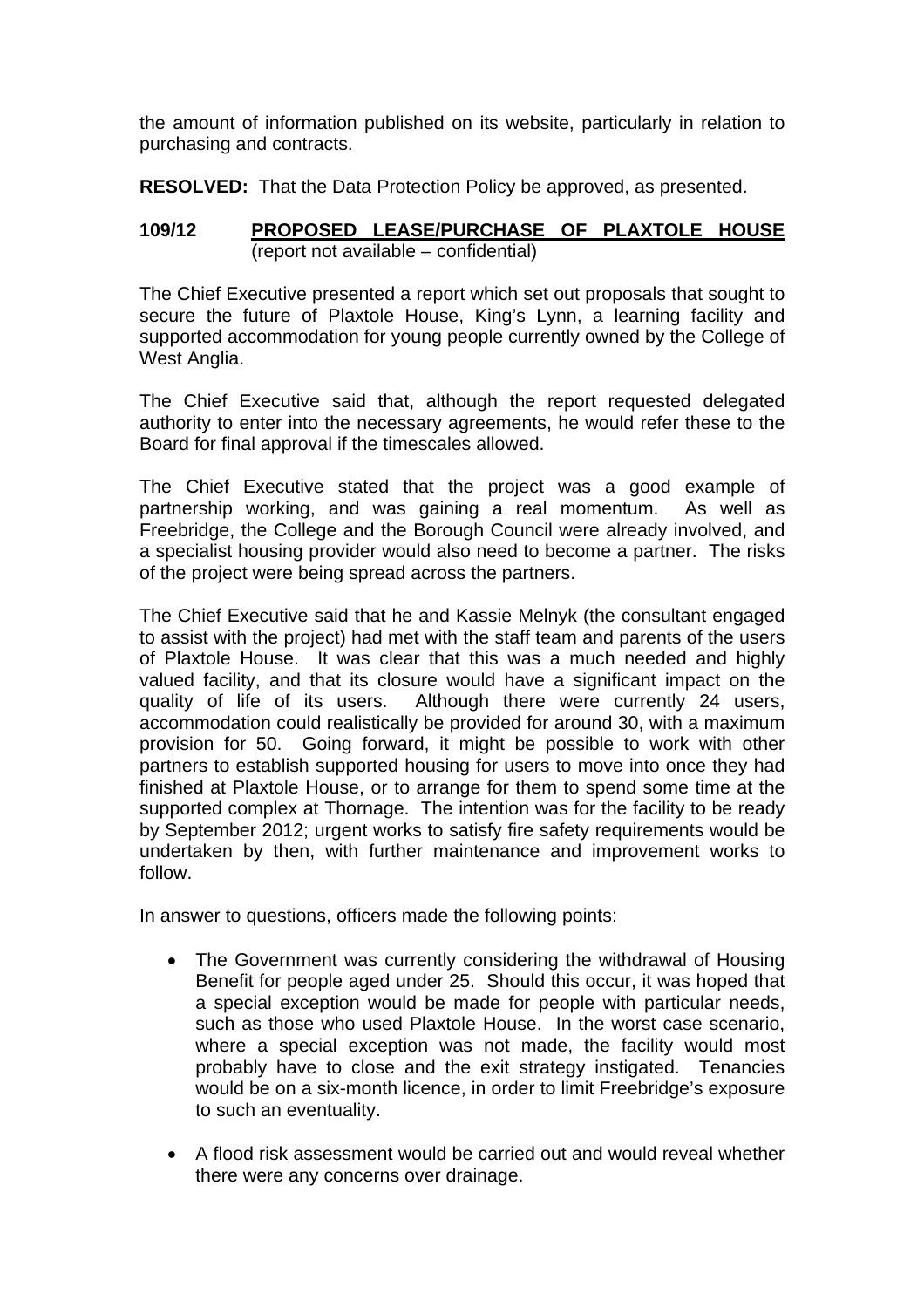- Discussions had taken place with the Borough Council regarding Housing Benefit provision. Advice on Housing Benefit was being made available to the users of Plaxtole House. It was intended to establish the income stream from Housing Benefit quickly.
- Discussions were ongoing with the College in terms of what activities it would run at Plaxtole House. The need to be sensitive to the existing users would be taken into account. The insurance situation in relation to these activities also needed to be resolved.
- Users came to Plaxtole House through a variety of means. Some were as a result of a course application to the College, some were referred by Norfolk County Council, and some came through a specific application from parents. This was set to continue, although Freebridge would work with the College to increase the marketing of the facility.
- At present, no TUPE transfer of staff was intended. The facility would change its emphasis to one of primarily residential use, and as such it was unlikely that the staff's roles would be similar enough to merit TUPE. Opportunities for ongoing employment at Plaxtole House were being discussed with the current staff.
- It was hoped to make available the Plaxtole House project as a case study for partnership working.

The Board welcomed the project, which was in line with Freebridge's values and aimed to keep open an important facility for the area. The Board was reassured that there was a clear exit strategy in place should this be required. The Board also noted that this project was a good example of using an external consultant to provide specific expertise, which was a necessary element of operating with an Executive Team of two. The Board thanked the Chief Executive, the Deputy Chief Executive and the Assistant Director of Property Services for their hard work on the project to date.

# **RESOLVED:**

- 1) That Freebridge's involvement in the Plaxtole House project be approved in principle.
- 2) That authority be delegated to the Chief Executive in consultation with the Board Chairman and Lead Member for Resources to enter into a lease agreement with the Borough Council.
- 3) That authority be delegated to the Chief Executive in consultation with the Board Chairman and the Lead Member for Resources to agree any transitional arrangements, including a management agreement with a specialist housing provider and hire agreement with the College of West Anglia.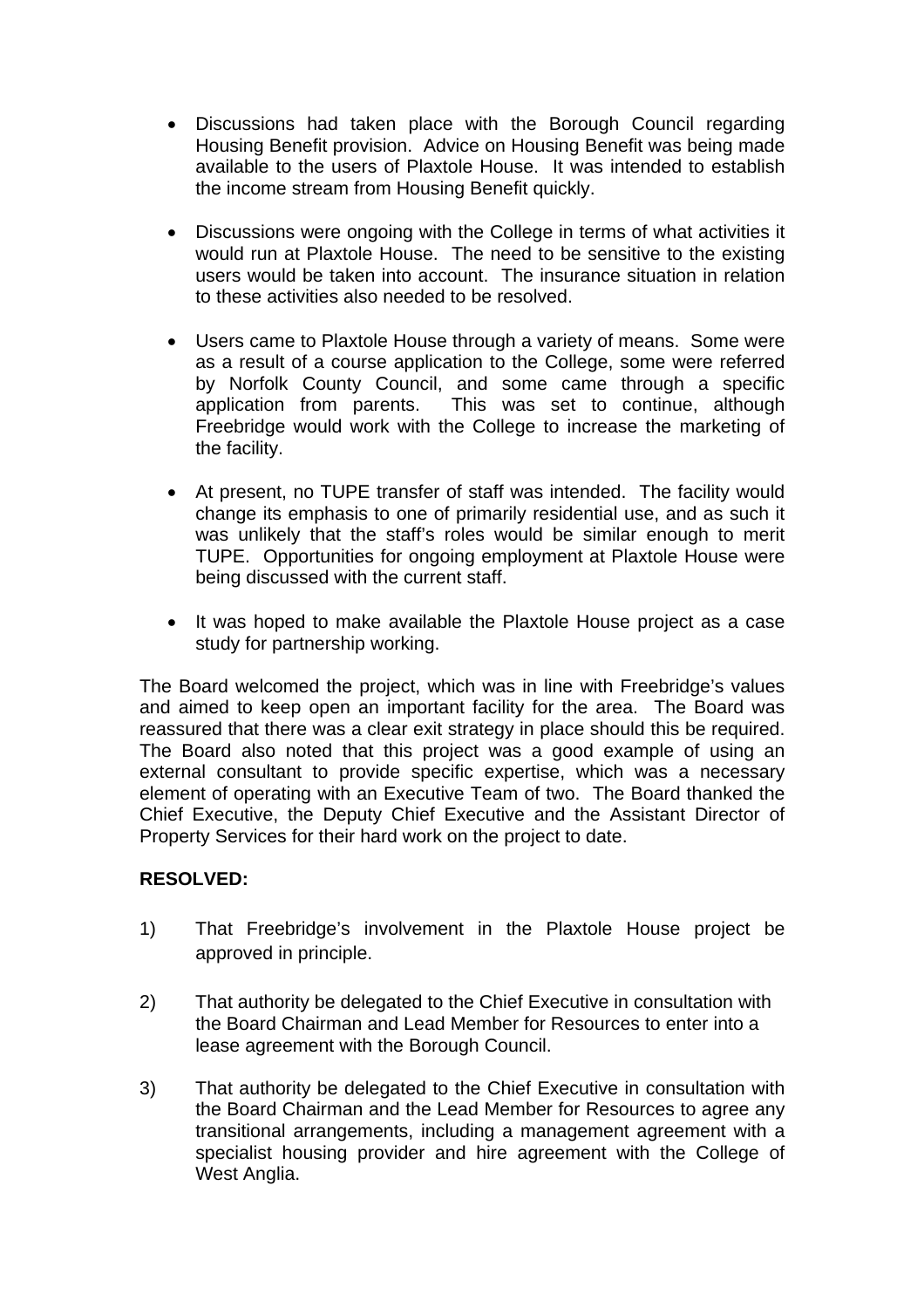# **110/12 NEW FUNDING CONDITIONS [\(click here to go to report\)](#page-15-0)**

The Chief Executive presented a report which sought approval for the 2012/13 Funding Conditions issued by the HCA.

**RESOLVED:** That the new 2012/13 Funding Conditions be approved, as presented, for any development under the Framework Delivery Agreement, including conversion to Affordable Rent.

# **111/12 MORTGAGE RESCUE SCHEME** (report not available – confidential)

The Chief Executive presented a report which sought approval for the purchase of three properties under the Mortgage Rescue Scheme.

The Chief Executive explained that purchases under the Mortgage Rescue Scheme often required some urgency and would only be pursued if they were viable. He, therefore, asked if the Board would consider that such purchases could be made under delegated authority in future, provided that certain parameters were met.

It was suggested that any future reports to the Board on mortgage rescues need not include full address details, so as to maximise individuals' privacy.

# **RESOLVED:**

- 1) That the purchase of the three properties listed in the report as being offered to Freebridge under the Mortgage Rescue Scheme be approved.
- 2) That the Chief Executive present to the next meeting proposals in relation to the establishment of delegated authority for purchases to be made under the Mortgage Rescue Scheme.

# **112/12 REQUEST TO WRITE OFF DEBTS OVER £2,000** (report not available – confidential)

The Deputy Chief Executive presented a report which sought approval to write off a number of debts that were worth over £2,000.

The Board acknowledged that the total value of the write-offs requested and of those made during 2011/12 was a very small proportion of Freebridge's annual income. It was also noted that Freebridge was in the upper quartile for rent collection when benchmarked against other housing associations.

The Board requested that benchmarking take place to establish the level of write-off that required Board approval in other housing associations. If appropriate, a higher figure could then be recommended in the forthcoming review of Freebridge's Financial Regulations.

It was noted that the level of bad debt was likely to increase when the new welfare reforms were introduced.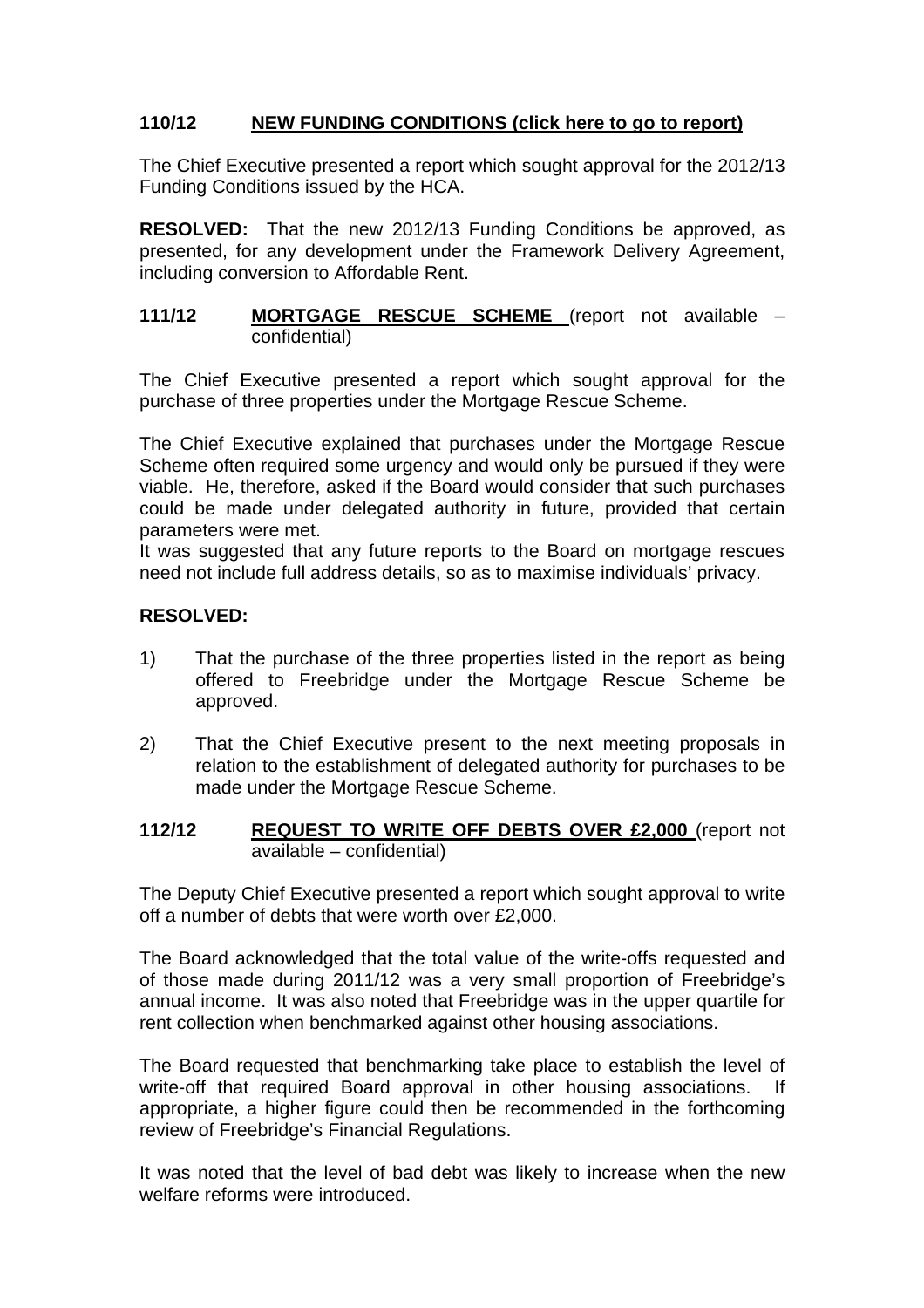**RESOLVED:** That the write-off of the debts listed in the report be approved.

# **113/12 APPOINTMENT OF SHAREHOLDER** (report not available – confidential)

The Company Secretary presented a report which requested the Board to consider an application for tenant shareholding.

**RESOLVED:** That the application for tenant shareholding set out in Appendix 1 to the report be approved.

# **114/12 [TENANT SATISFACTION SURVEY \(click here to go to](#page-17-0) report)**

The Deputy Chief Executive presented a report which set out the headline results of the recent tenant satisfaction survey.

The Deputy Chief Executive highlighted that there had been an increase in satisfaction among general needs tenants, but a significant decrease within sheltered housing. In depth research into the reasons for this decrease had been commissioned and would be reported back to the Board in autumn 2012; it would then be fed into the business planning process.

The Board acknowledged that there had been a number of changes to the sheltered housing service during 2011/12. These had been the result of a cut to the Supporting People funding, which had been outside of Freebridge's control, and Freebridge had done well to maintain the service to the level that had been achieved.

The Board noted the report.

# **115/12 ANNUAL EQUALITY AND DIVERSITY IN RECRUITMENT AND TRAINING UPDATES** (report not available – confidential)

The Deputy Chief Executive presented a report which:

- provided an update on equality and diversity in recruitment and on actions undertaken to promote this; and
- gave an overview of training and development during 2011/12.

The Deputy Chief Executive said that applicants to roles within Freebridge had not been as diverse as would have been ideal, but that no barriers to making applications had been identified.

The Board noted the report.

# **116/12 CHIEF EXECUTIVE'S APPRAISAL**

Matthew Brown, Chairman of the Chief Executive's Appraisal Panel, said that the Panel had met recently to set the Chief Executive's performance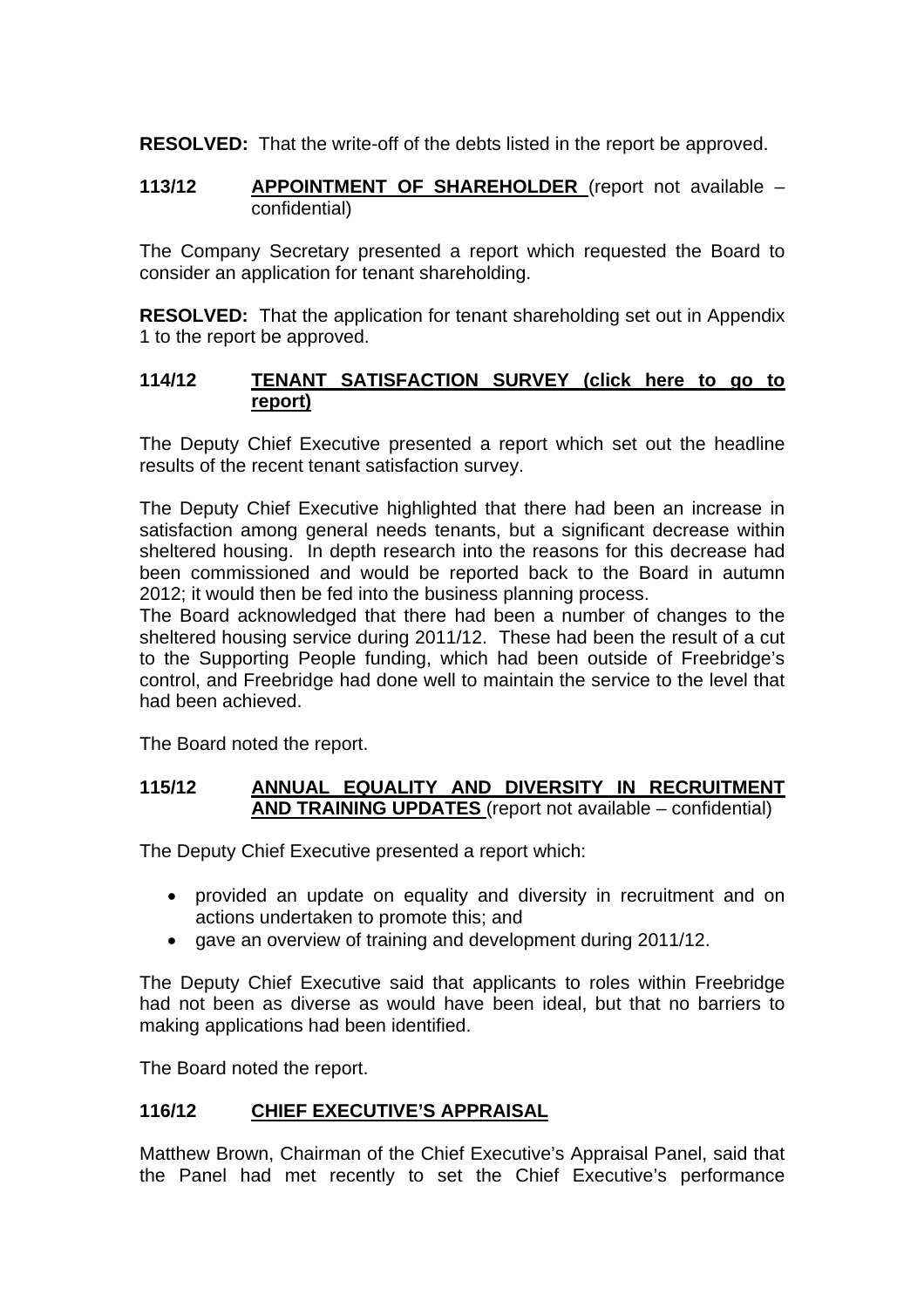objectives for 2012/13. The outcome of the meeting had previously been circulated to all board members.

# **117/12 WORK UPDATE**

The Company Secretary presented the work update, which included the following:

- Action Sheet
- Future Work Programme of the Board.

In answer to questions, the Chief Executive made the following points:

- Confidential
- Although there were currently no opportunities for new affordable housing arising from the recently introduced Military Covenant, officers would continue to monitor the situation in conjunction with the Borough Council and RAF Marham.

The Board noted the update.

# **118/12 ANY OTHER BUSINESS**

There was no other business.

## **119/12 NEXT MEETING**

The Board noted that its next meeting was scheduled for Monday 6 August 2012 at 6.30pm.

**The meeting closed at 8.40pm.** 

**CHAIRMAN**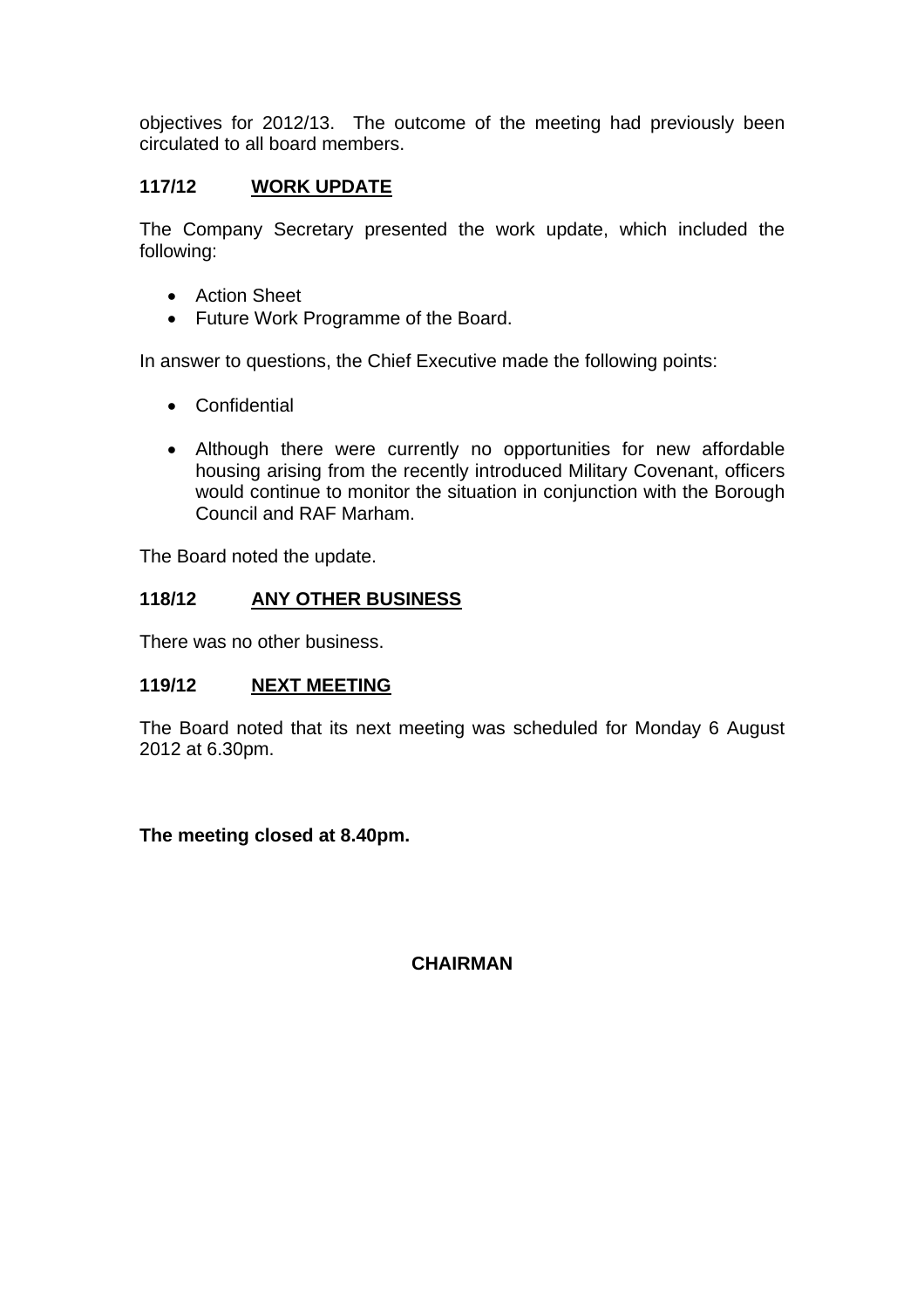<span id="page-11-0"></span>

| <b>Author</b>                                                                                    |  | <b>Colin Davison</b> | <b>Report Type</b>     | <b>Impact</b> |             |               |     |  |
|--------------------------------------------------------------------------------------------------|--|----------------------|------------------------|---------------|-------------|---------------|-----|--|
| <b>Related Work Ref.</b>                                                                         |  |                      | <b>For Decision</b>    |               | <b>High</b> | <b>Medium</b> | Low |  |
|                                                                                                  |  |                      | <b>For Information</b> |               |             |               |     |  |
| Health and Safety Committee, Mike Grammar - Health & Safety<br><b>Consultation</b><br>consultant |  |                      |                        |               |             |               |     |  |

# **Meeting Date: 9<sup>th</sup> July 2011**

# **Report Title: Review of Health & Safety Policy**

**Purpose:** To present the Health & Safety Policy – available to view on the Board Members' Website, alongside the agenda for this meeting.

# **Policy/Strategy Implications:**

It fits with the organisation's Business Plan objectives, Vision and Values and Risk Management Strategy.

# **Finance and VFM Implications:**

The policy aims to reduce the cost involved with dealing with the effects of a breach of Health & Safety within Freebridge associated with Tenants, staff & contractors.

# **Customer Care/Equality and Diversity Implications:**

Equality Impact Assessment completed on revised policy and procedures. Improving health and safety practices will improve the working environment for staff and customers alike.

# **Risk Assessment (cross-reference with Freebridge Risk Map):**

Risk 11.0 Health and Safety, Legislation not complied with – Impact Critical, likelihood Significant.

Risk 11.1 Fire Safety, Impact catastrophic, Likelihood significant.

**Recommendations:** It is recommended that the Board:

(i) Approves the Health & Safety Policy.

# **1.0 Background**

- 1.1 The Health & Safety Policy has been updated to recognise Freebridge's corporate approach to Health & Safety.
- 1.2 It aims to focus our approach to Health & Safety, ensuring a fit with our vision and values.

# **2.0 Strategic elements**

- 2.1 The Policy incorporates a number of appropriate actions to ensure that the policy is effectively implemented:
	- Regular updates through team meetings
	- Inspection of premises and accurate recording of actions
	- Staff training and refresher training
	- Regular testing of systems and maintenance checks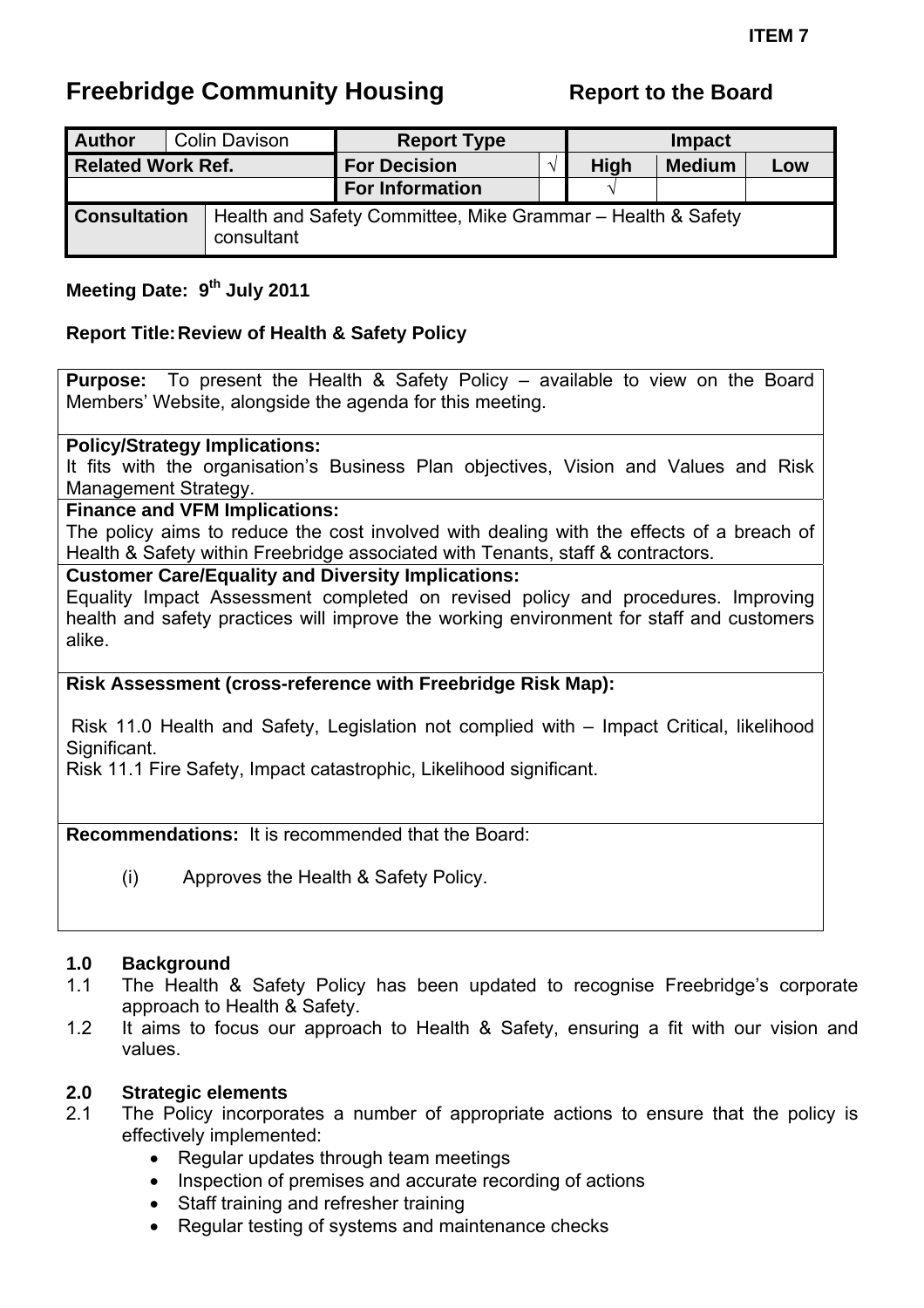# **3.0 Key changes to previous policy**

- 3.1 The revised policy has updated a number of key changes to ensure the policy is fit for purpose and meets the requirements of the business. These are;
	- Introduction of an overriding policy statement that encompasses the previous board concerns around tenant safety
	- Previously there were procedures linked to the policy that did not exist these are now all in place.
	- Removed the anomaly where the policy stated a two year review but the body of the document stated a one year review. It will now be reviewed every two years.
	- One of the main changes has been the Asbestos Management Plan, this is mainly because of a change in legislation for 2012 and the lack of accurate information supplied in the transfer, which has only been identified following recent surveys.
	- The benefit of the changes are that when something is found not to be working it can be easily and quickly rectified to prevent re-occurrence of a problem.
	- Updates can now be circulated on the corporate intranet and viewing can be measured
	- Procedures have been amalgamated to reduce and simplify the arrangements for ease of use by staff.
	- The main benefit of a robust health and safety policy and arrangements is that new people coming into the company can identify the procedures to follow, which in turn enables them to get a clear understanding of their responsibilities.

# **4.0 Availability of Updated Policy**

4.1 The updated Policy can be viewed on the Board Members' Website, alongside the agenda for this meeting. The Freebridge Health and Safety Policy Statement, signed by the Chief Executive, can also be viewed on the Board Members' Website, alongside the agenda for this meeting. Hard copies of both documents are available on request.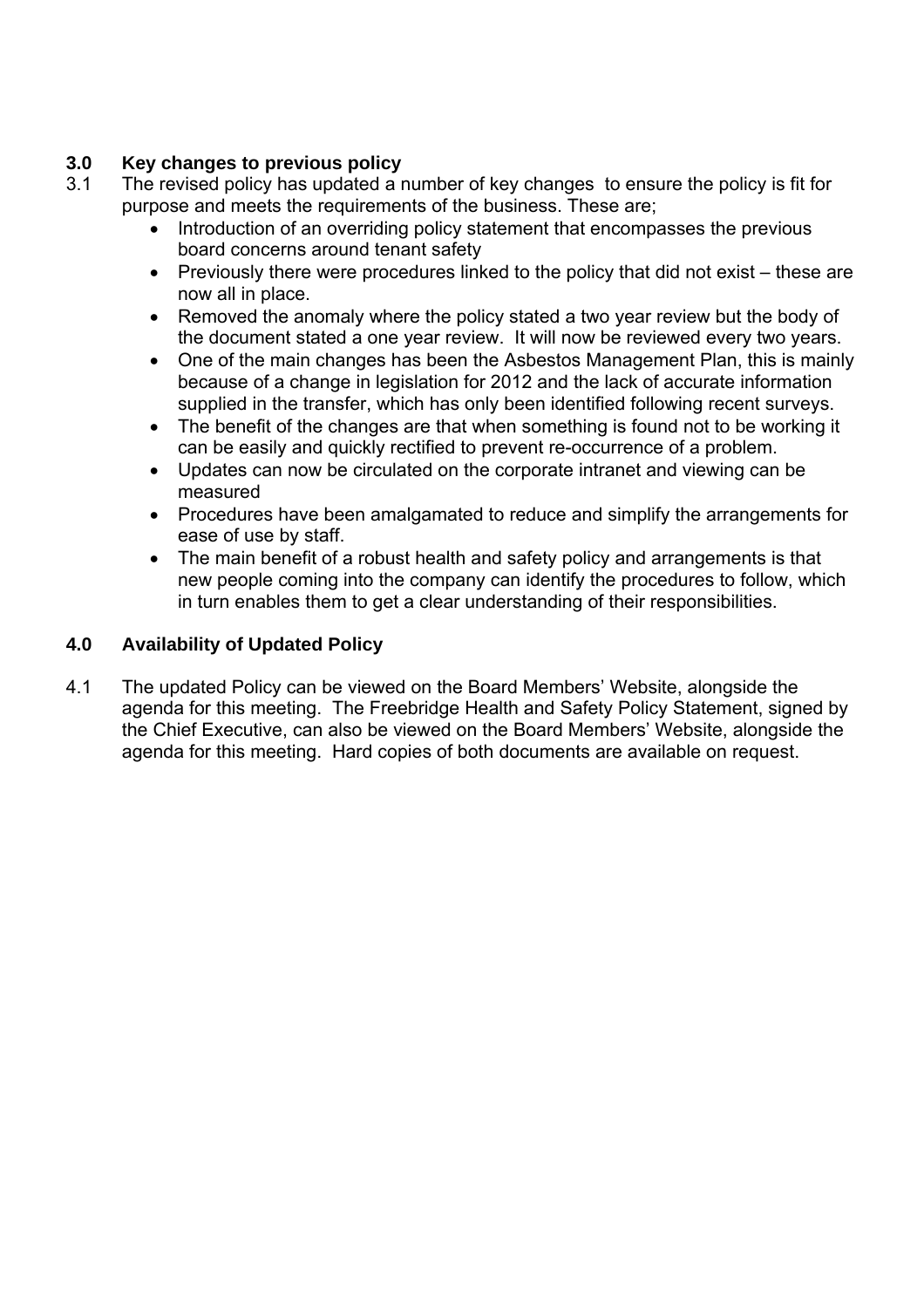<span id="page-13-0"></span>

| <b>Author</b>                                                                                                 | Dave Clements | <b>Report Type</b>     | <b>Impact</b> |             |               |     |
|---------------------------------------------------------------------------------------------------------------|---------------|------------------------|---------------|-------------|---------------|-----|
| <b>Related Work Ref.</b>                                                                                      |               | <b>For Decision</b>    |               | <b>High</b> | <b>Medium</b> | Low |
| <b>ICT Policy, Strategy &amp; Action</b><br>Plan - February 2011<br>Data Protection Policy -<br>February 2010 |               | <b>For Information</b> |               |             |               |     |
| <b>Consultation</b><br><b>Deputy Chief Executive</b><br><b>Management Team</b>                                |               |                        |               |             |               |     |

# **Meeting Date: 9<sup>th</sup> July 2012**

# **Report Title: Review of Data Protection Policy**

**Purpose:** To present a review of the Data Protection Policy and seek approval to the policy update.

**Policy/Strategy Implications:** There are no significant changes in policy arising from this report.

**Finance and VFM Implications:** None arising directly from this report.

**Customer Care/Equality and Diversity Implications:** This report is not anticipated to affect current Equality and Diversity activities and standards but where implications are possible an Equality Impact Assessment will be completed.

# **Risk Assessment (cross-reference with Freebridge Risk Map):**

1.1 Failure to comply with Regulatory and Legislation requirements – Critical impact, High likelihood

1.2 Board direction not implemented – Critical impact, Very low likelihood

**Recommendations:** It is recommended that the Board:

(i) Approves the updated Data Protection Policy.

We have conducted a review of the Data Protection Policy, and as legislation remains unchanged the main body of the policy does not need updating.

We have updated the Action Plan reflecting the following achievements since the policy was approved:-

- We have reviewed all forms used to capture personal data and ensure they contain a Fair Collection Statement.
- A Data Protection addendum has been added to all tenancy sign-up packs.
- We now comply with the National Housing Federation data retention guidelines.
- We have updated the 'red flag' cases on our housing management system to ensure all cases where the flag is used remains relevant.
- We have improved the way in which confidential waste is stored and disposed of.
- We have ensured that all confidential files are secured in lockable cabinets.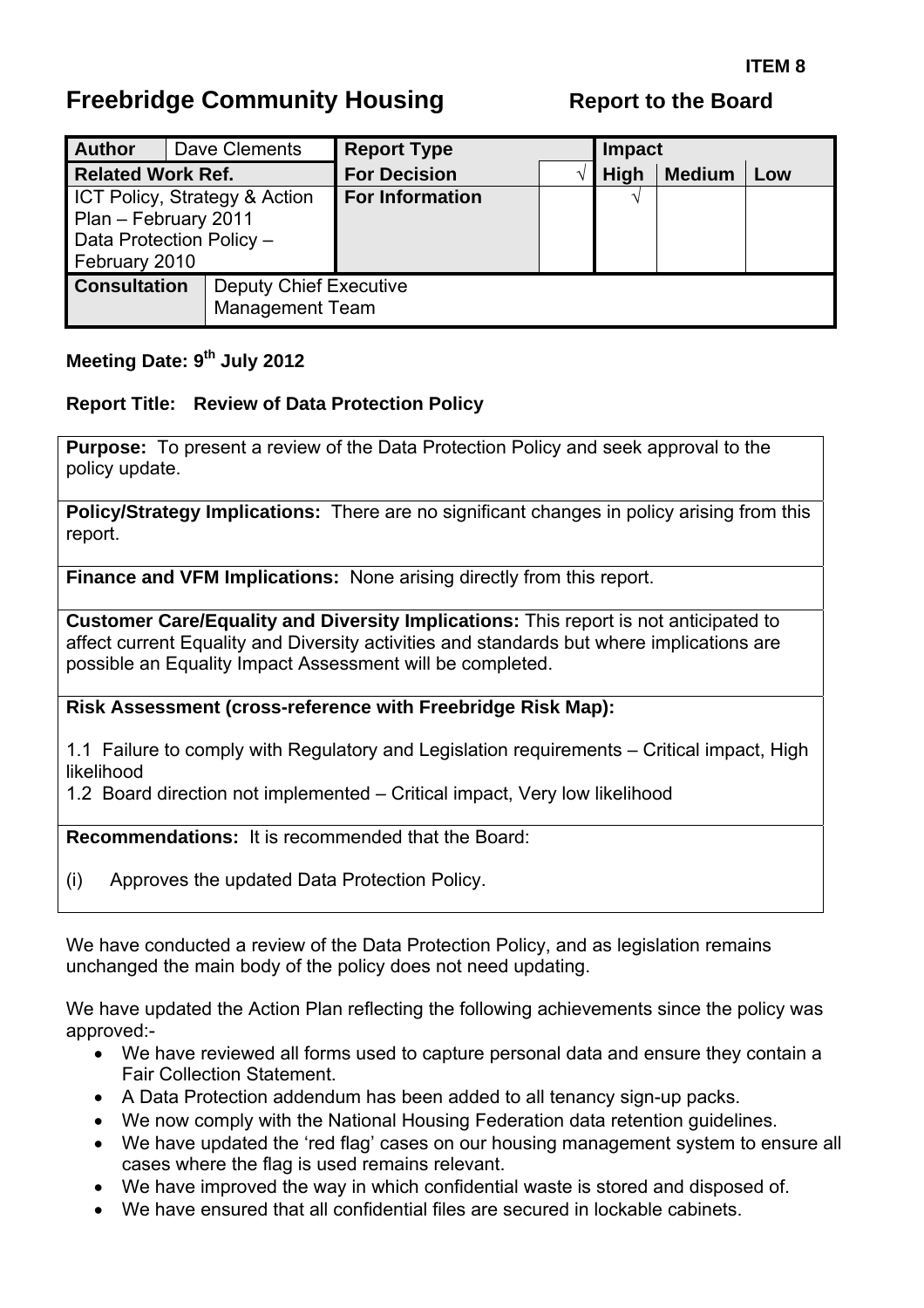- We have ensured that all new third parties working with us sign a written data protection agreement.
- We have ensured that 'Subject Access' request forms are available on the intranet, our website and at reception areas.

The Policy, including the updated Action Plan, can be viewed on the Board Members' website, alongside the agenda for this Board meeting; a hard copy is available on request

The Board should be aware that we are in the process of introducing Electronic Document Management so that tenancy files, records and correspondence are held digitally rather than in paper form. The principles of Data Protection remain the same but the medium has changed reducing the risk of data being exposed to those not eligible to see information.

We also expect that at some stage in the future certain of our activities will become subject to the Freedom of Information Act. With this in mind we have already started to publish information that is typically requested via Freedom of Information requests on our website.

As legislation has not changed since the policy was agreed, it is recommend that the existing policy is extended for a further two years.

We will keep the Board updated in changes to legislation when they arrive although we do not expect the Data Protection Act to be updated before 2014.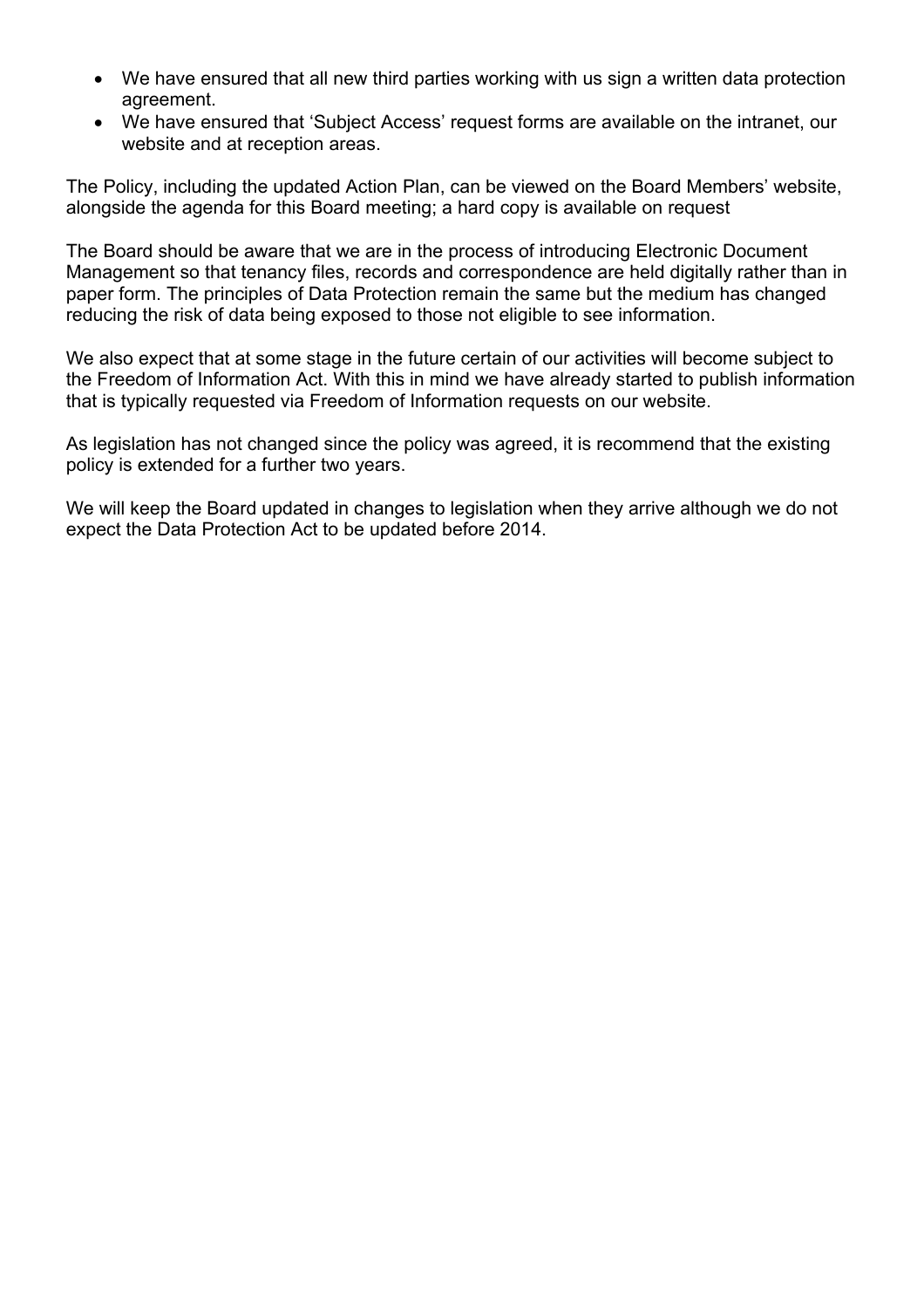<span id="page-15-0"></span>

| <b>Author</b>            |  | <b>Jackie Beckett</b>   | <b>Report Type</b>     | <b>Impact</b> |             |               |     |  |
|--------------------------|--|-------------------------|------------------------|---------------|-------------|---------------|-----|--|
| <b>Related Work Ref.</b> |  |                         | <b>For Decision</b>    |               | <b>High</b> | <b>Medium</b> | Low |  |
|                          |  |                         | <b>For Information</b> |               |             |               |     |  |
| <b>Consultation</b>      |  | Tony Hall, Jeremy Mason |                        |               |             |               |     |  |

# Meeting Date: 9<sup>th</sup> July 2012

# **Report Title: New Funding Conditions**

**Purpose:** 

To seek Board approval to the 2012/13 Funding Conditions issued by the HCA.

# **Policy/Strategy Implications:**

None directly arising from this report

# **Finance and VFM Implications:**

None directly arising from this report

# **Customer Care/Equality and Diversity Implications:**

None directly arising from this report

# **Risk Assessment (cross-reference with Freebridge Risk Map):**

Risk 1.1 – Failure to comply with Regulatory and Legislation Requirements – Critical Impact, High Likelihood

**Recommendations:** It is recommended that the Board:

- (i) Approve the new 2012/13 Funding Conditions, attached as Appendix A to this report for any development under the Framework Delivery Agreement including conversion to Affordable Rent.
- 1.0 The Homes and Communities Agency requires Registered Providers who are continuing to develop schemes under the Agency's National Affordable Homes Programme 2008-11 or the 2011-15 Affordable Homes Programme to formally accept the Agency's Funding Conditions that apply to that programme.
- 2.0 This requires a Board decision which must be retained on file for compliance audit purposes. The Board have approved the Funding Conditions in place at the time of previous development schemes receiving Board approval.
- 3.0 Further to the Board meeting on  $5<sup>th</sup>$  March when the 2011/12 Funding Conditions were approved, there is now a new set of Funding Conditions for 2012/13 which will now require the approval of the Board. These Funding Conditions apply to the Framework Development Agreement for which Board approval was given on 5<sup>th</sup> September 2011 which includes proposed new developments at: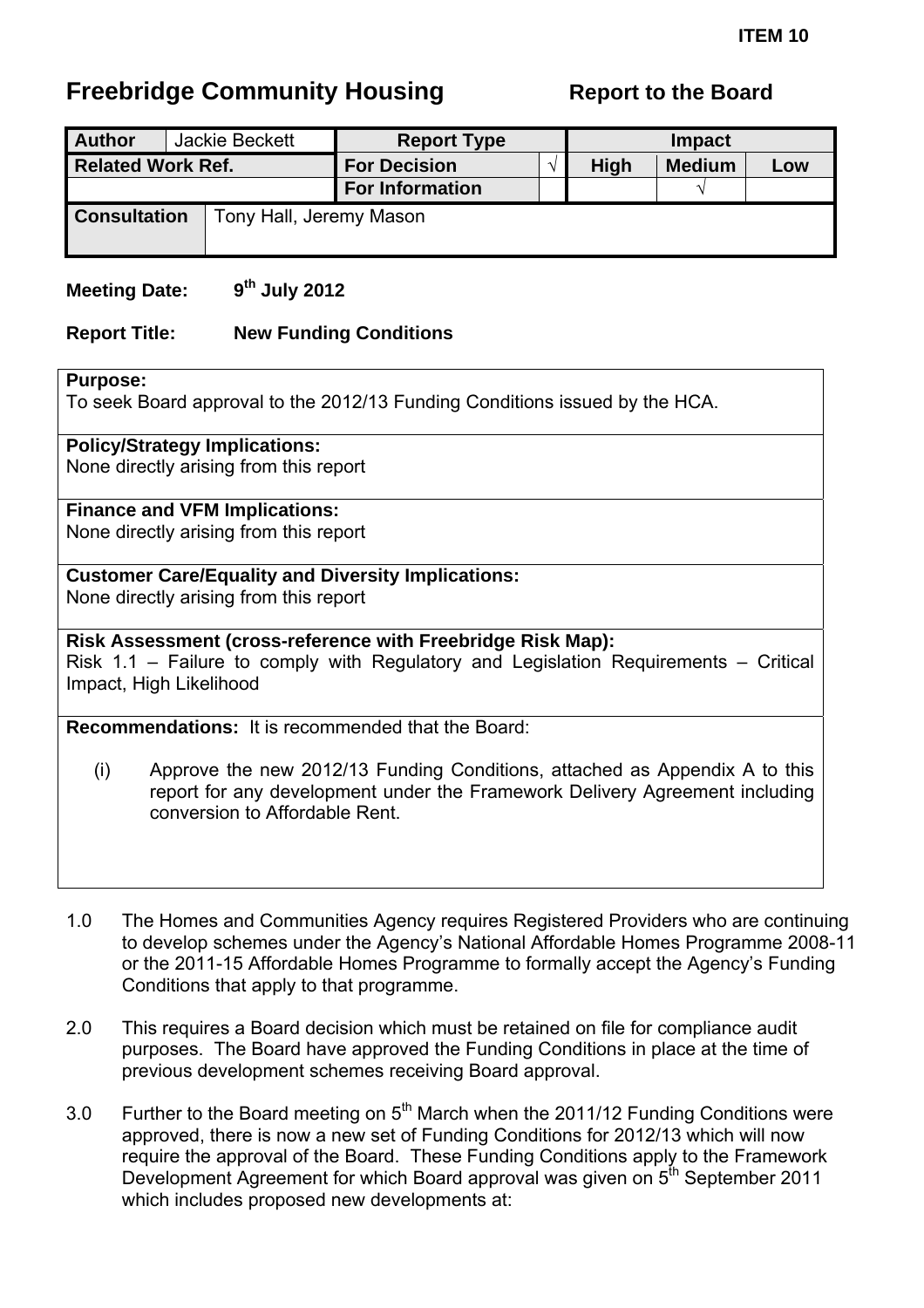Church Drove, Outwell The Wroe, Emneth Chiltern Crescent/Willow Road Hunstanton Town Lane Castle Acre Gelham Manor, Dersingham Mill Road Watlington

- 4.0 The main differences from the previous version of the Funding Conditions are fairly minor, mostly relating to the inclusion of reference to the Greater London Authority for properties in London. The other changes are:
	- Deletion of reference to modern methods of construction
	- Specific reference to the Regulatory Framework Annexe A Rent Standard Guidance (to replace a general reference to the Regulatory Framework)
	- Deletion of reference to risk and financial status in the responsibilities of the "Lead" RP
	- Deletion of reference to Affordable Rent in the section on rent
	- Different provision relating to CORE recording
- 5.0 None of the amendments has any implications for Freebridge. This has been confirmed by Orwell Housing Association.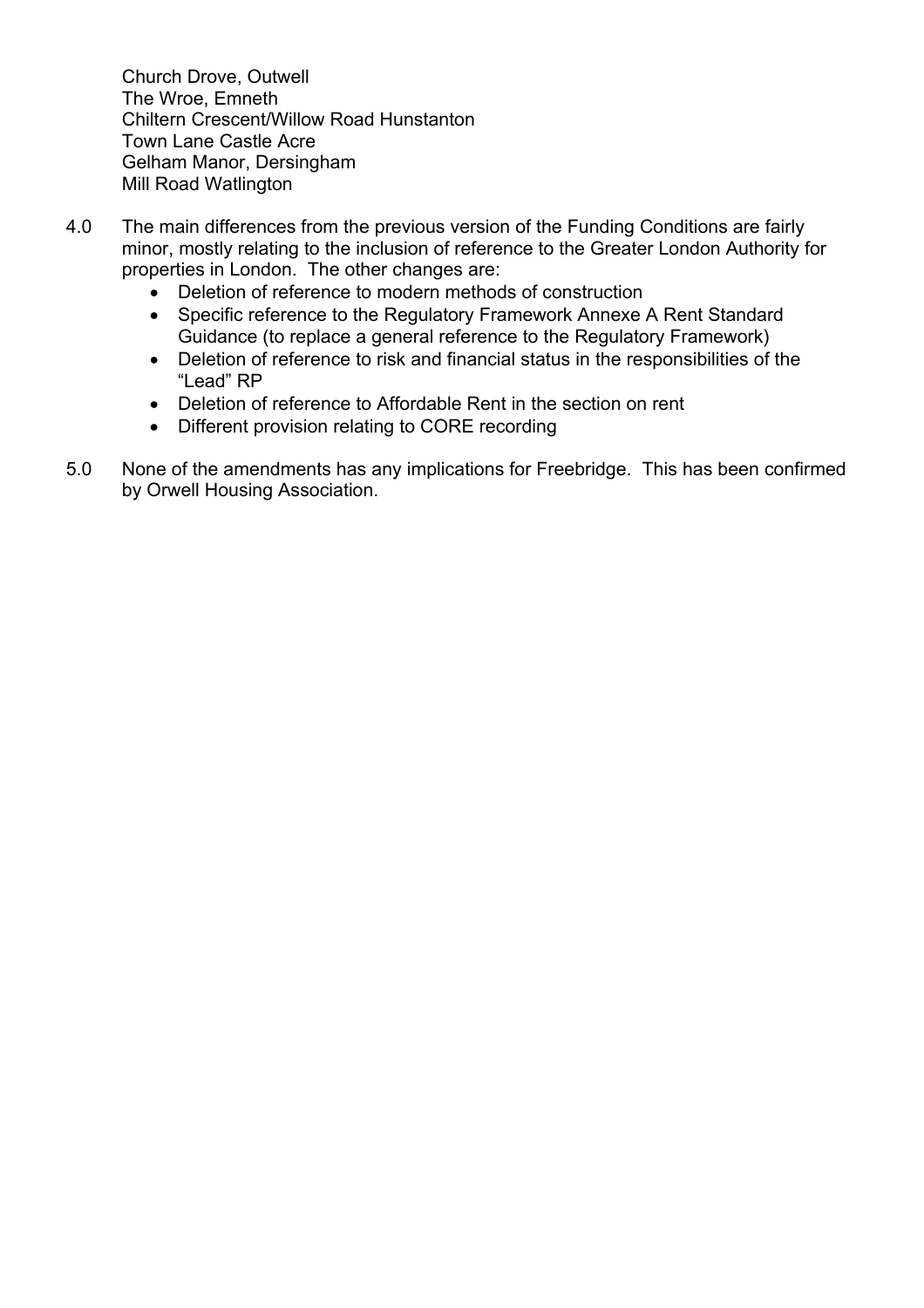<span id="page-17-0"></span>

| <b>Author</b>            |                               | Simon J Swanson     | Report Type            | Impact      |               |     |  |
|--------------------------|-------------------------------|---------------------|------------------------|-------------|---------------|-----|--|
| <b>Related Work Ref.</b> |                               | <b>For Decision</b> |                        | <b>High</b> | <b>Medium</b> | Low |  |
|                          |                               |                     | <b>For Information</b> |             |               |     |  |
| <b>Consultation</b>      | <b>Tenant Representatives</b> |                     |                        |             |               |     |  |

# **Meeting Date: 9<sup>th</sup> July 2012**

# **Report Title: Tenant Satisfaction Survey**

**Purpose:** The purpose of this report is to advise the Board of the headline results of the recent tenant satisfaction survey.

**Policy/Strategy Implications:** None.

**Finance and VFM Implications:** None.

# **Customer Care/Equality and Diversity Implications:**

To make Freebridge Community Housing more aware of their tenants needs and their views on Freebridge Community Housing.

# **Risk Assessment (cross-reference with Freebridge Risk Map):**

3.1 Housing Management–Failure in customer satisfaction, critical impact – low likelihood 8.1 Relationships–Failure in tenant communication, critical impact – significant likelihood 8.7 Relationships–Failure to deliver transfer promises, catastrophic impact–low likelihood

**Recommendations:** It is recommended that the Board:

(i) Note the report.

# **1.0 Introduction**

As long as Freebridge has been in existence we have regularly surveyed our tenants to see how satisfied they were with the services we provide. Over the last few years we have used the STATUS survey which has allowed us to directly compare our results from previous years.

The STATUS survey is now no longer in use and has now been replaced by the STAR survey which asks largely similar questions although doesn't allow direct comparison so easily because of the change in wording of said questions.

The surveys were sent out to around 2,500 plus tenants in March of this year and responses were received back from just under a 1000 - a similar response to 2011.